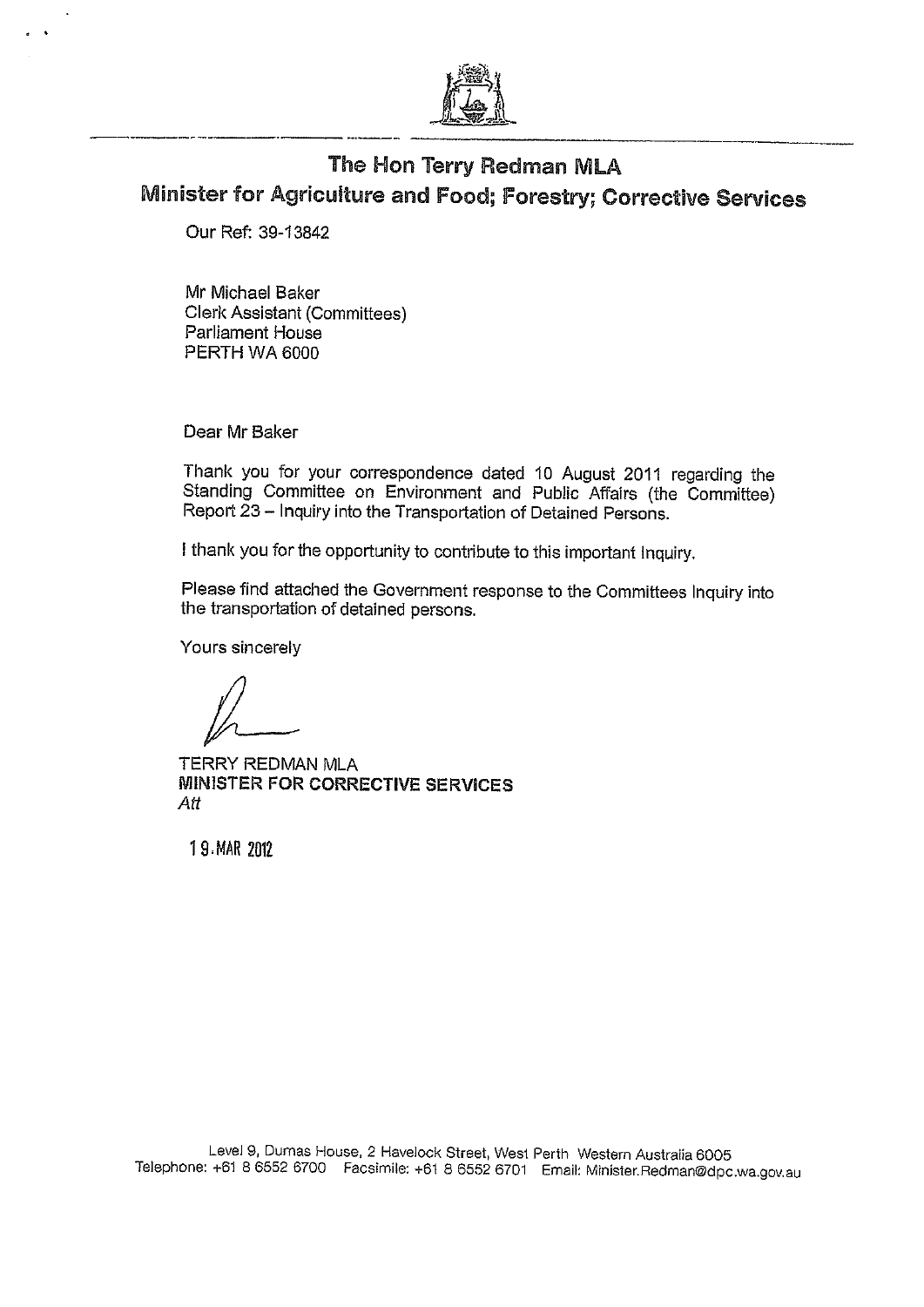`Inquiry into the Transportation of Detained Persons: The Implementation of the Coroner's Recommendations in Relation to the Death of Mr Ward and Related Matters'.

Response to Report

December 2011

 $\mathbf{r}$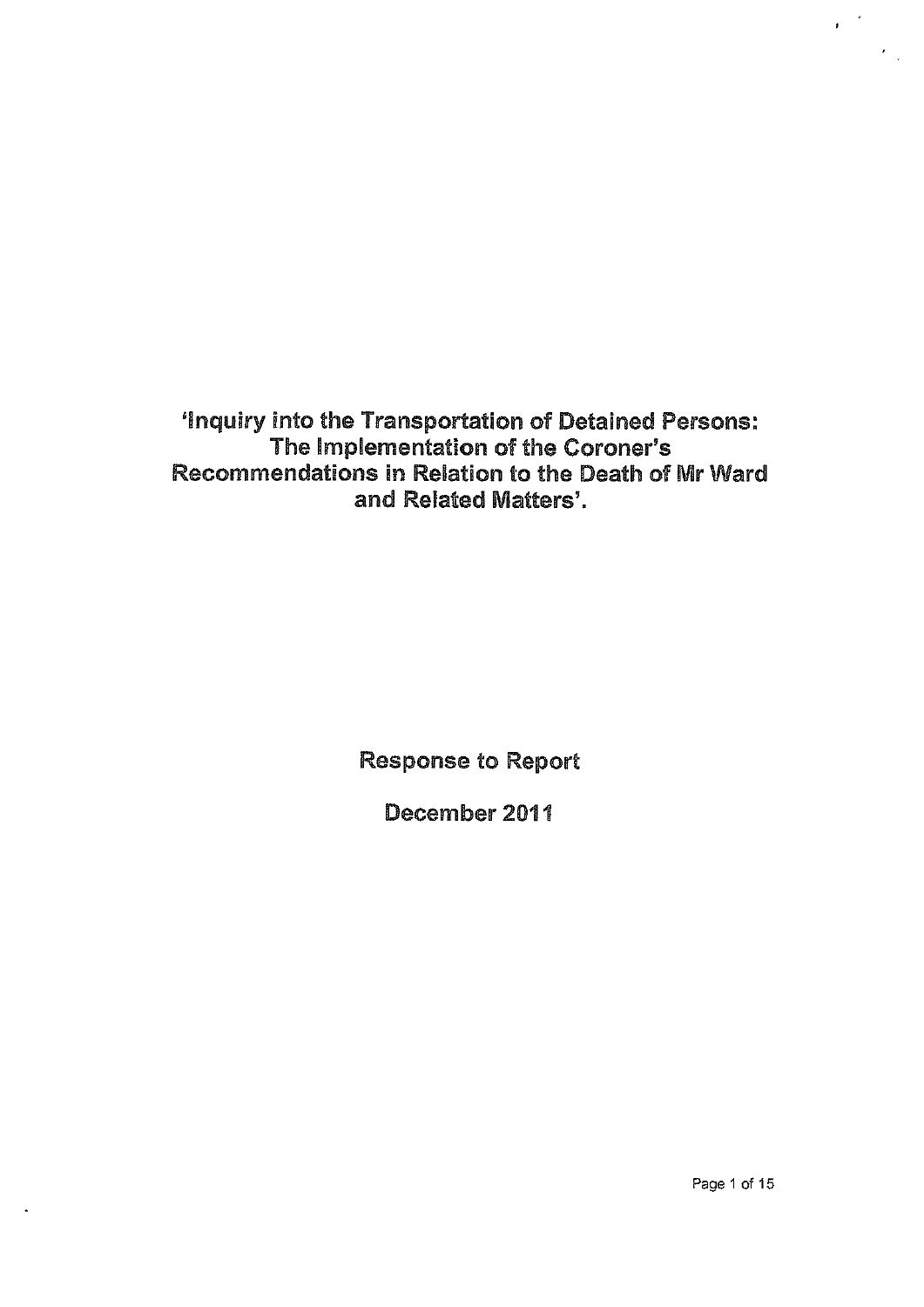# **Contents**

 $\pmb{\cdot}$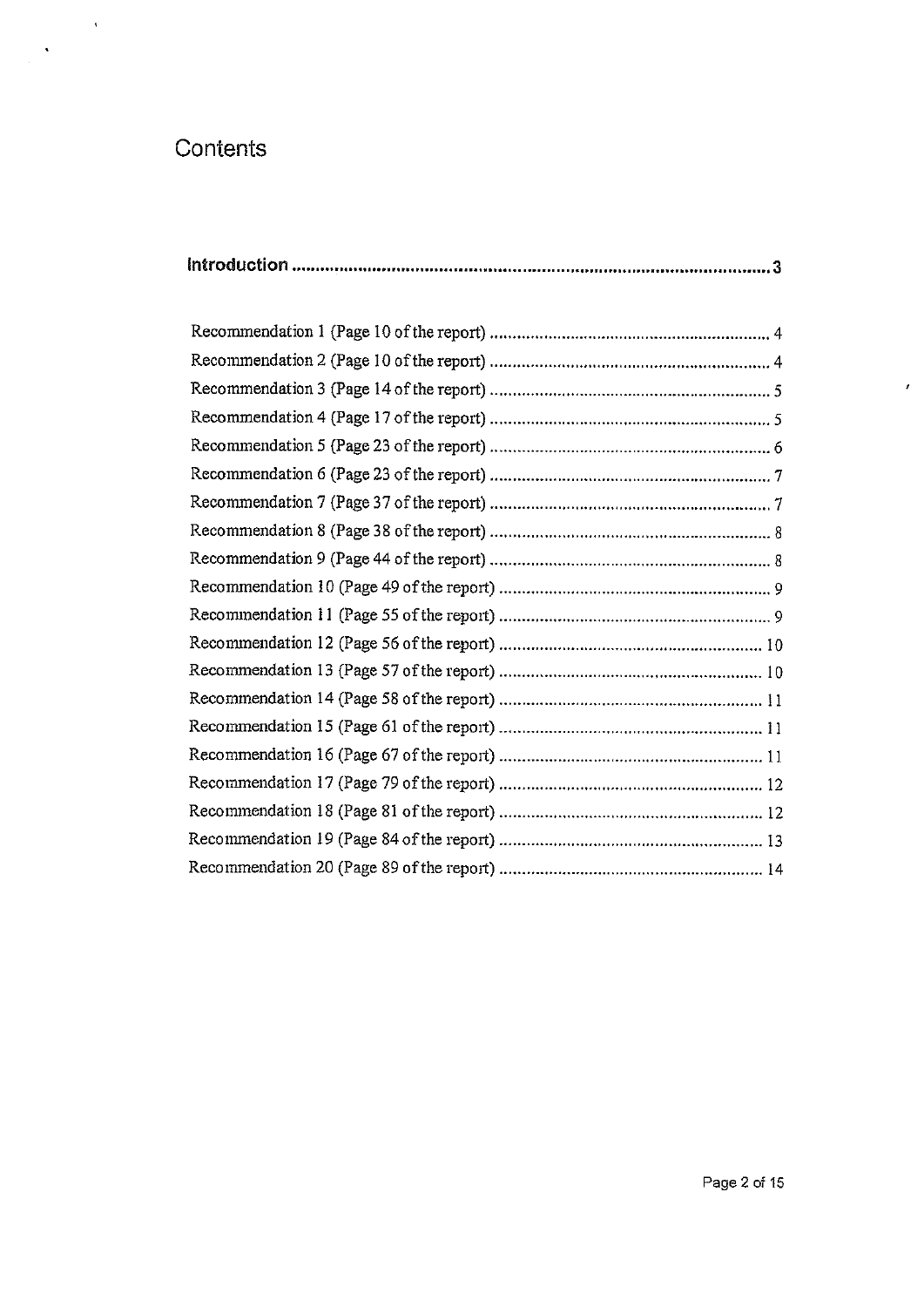## Introduction

On 18 July 2011, the Standing Committee on Environment and Public Affairs of the Western Australia Parliament tabled its report on the Inquiry into the Transportation of Detained Persons.

The Western Australian Government welcomes this report and acknowledges the tragic death of Mr Ward, which was the catalyst for the Inquiry.

This response addresses each recommendation from the report published by the Committee. Each recommendation has been carefully considered by the government agency or agencies to which it relates. Most of the recommendations made by the Coroner have already been addressed and appropriate measures have been implemented to prevent any further deaths from occurring in custodial transportation.

One such measure implemented by the Department of Corrective Services involved replacement of the Custodial Transport fleet. All of these vehicles are now air-conditioned, contain temperature monitoring systems and are fitted with refrigeration for food and cold water. The Department has also developed a new set of stringent minimum standards, which all secure escort vehicles must meet.

The Department of Corrective Services has introduced a clause into the new Court Security and Custodial Services contract, which requires all contract workers to be trained to a minimum standard of Certificate III in Custodial Practice, with a minimum level of Certificate IV being required for supervisors.

The use of alternatives to court appearances for persons in custody including video and audio links, are supported. Funds are currently being sought to upgrade and maintain video link facilities in court houses, prisons and police stations throughout the state. Skype is being trialled in some prisons to allow for contact with family, friends and service providers; however, as Skype runs on an unsecure public network, the recommendation for it to be used for court appearances is not supported.

The Government supports the use of air transport as an alternative to long distance road travel. The requirement to consider air transport is now included in the Court Security and Custodial Services contract.

The Government has implemented practices to ensure that police officers acting as deputy registrars have an adequate understanding of their responsibilities, as well as providing additional training for Justices of the Peace undertaking judicial functions.

Recommendations regarding the implementation of programs and interventions for juveniles and Aboriginal offenders are also noted by the Government and further information on current programs, such as those offered in Rangeview Remand Centre and Banksia Hill Detention Centre, is provided in this response.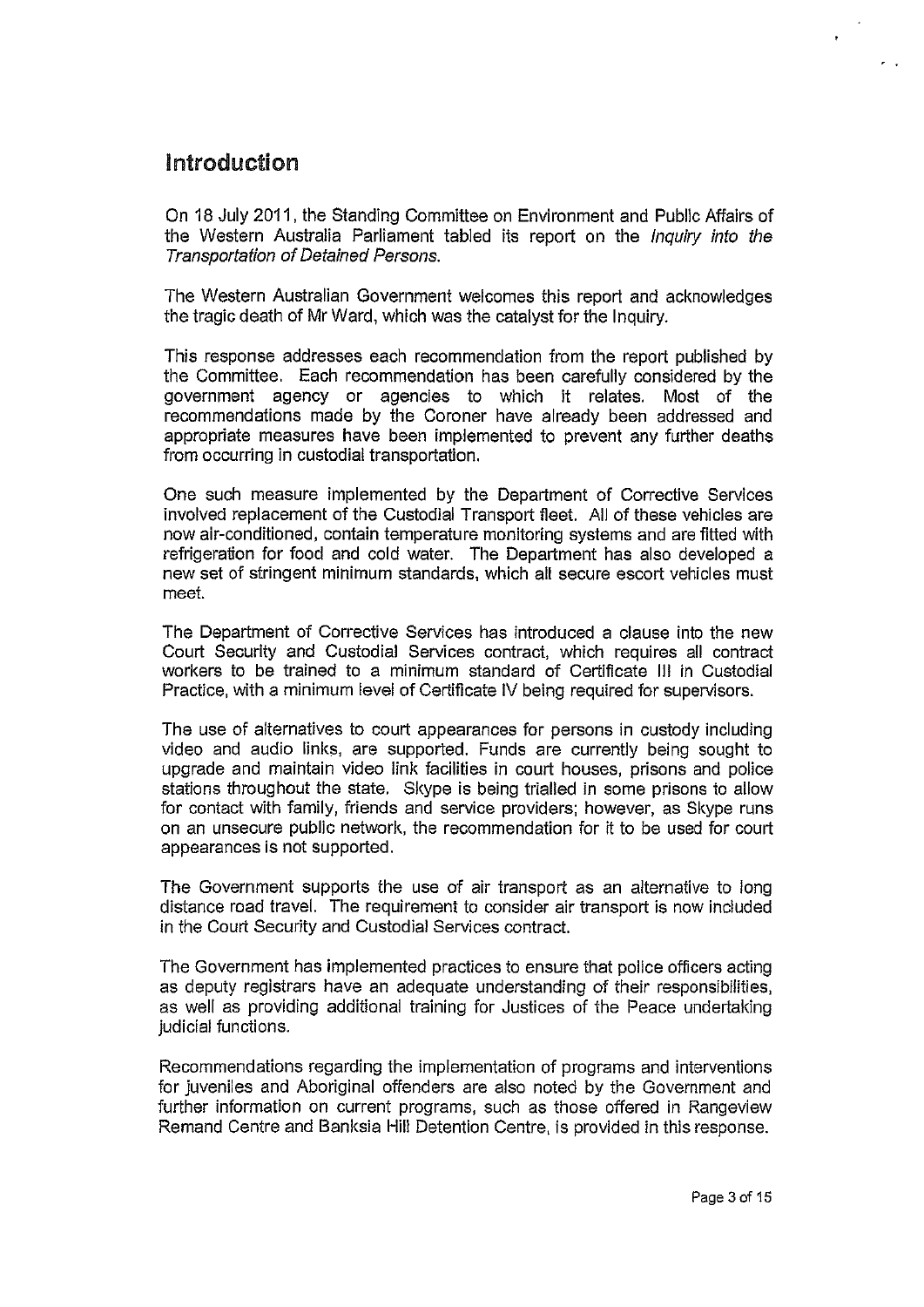## Government Response to Report Recommendations

Recommendation 1 (Page 10 of the report)

The Committee recommends that the Attorney General as a matter of urgency tables the bill to amend the *inspector of Custodial Services Act 2003* to provide the Inspector of Custodial Services with the power to issue a show cause notice and audit powers.  $\gamma_{\rm abs}$ 

 $\mathcal{L}^{\mathcal{L}}$ 

The Government supports the recommendation.

The Inspector of Custodial Services Amendment Act 2011 was assented to on 11 November 2011. The amendments are the result of ongoing and extensive consultation with the Office of the Inspector of Custodial Services and include both the powers to issue show cause notices and to undertake audits.

| Recommendation 2 (Page 10)                                                       |  |  |
|----------------------------------------------------------------------------------|--|--|
| The Committee recommends that the Inspector of Custodial Services Act 2008 1     |  |  |
| be amended to provide that show cause notices and audit reports shall be         |  |  |
| I fabled in both Houses of Parliament and referred to a Parliamentary Committee. |  |  |
| for its consideration.                                                           |  |  |

The Government notes the recommendation.

While in principle the tabling and referral of show cause notices and audit reports are supported, this should be at the discretion of the Inspector of Custodial Services. The reasons for this are:

- 1. Audits could contain highly confidential information that may identify the individuals included in the audit samples. In such cases, it would not necessarily be in the best interests of those prisoners, juvenile detainees or staff to be publicly identified. Discretion to not publish full reports publicly would facilitate the capacity to maintain privacy for individuals when appropriate.
- 2. If the Department of Corrective Services responds appropriately to a show cause notice it may not be in the public interest to make the details of the notice public.
- 3. It would also be unfair if details of such a notice became public before the Department of Corrective Services had an opportunity to respond.
- 4. If the Inspector of Custodial Services intends to make a statement in a report which is critical of another party, the affected person must be given the opportunity to make submissions (s. 37). Reports of the Inspectorate are also subject to a statutory embargo period of at least 30 days after being delivered to Parliament before being made public (s. 35). This may hinder rather than assist show cause processes.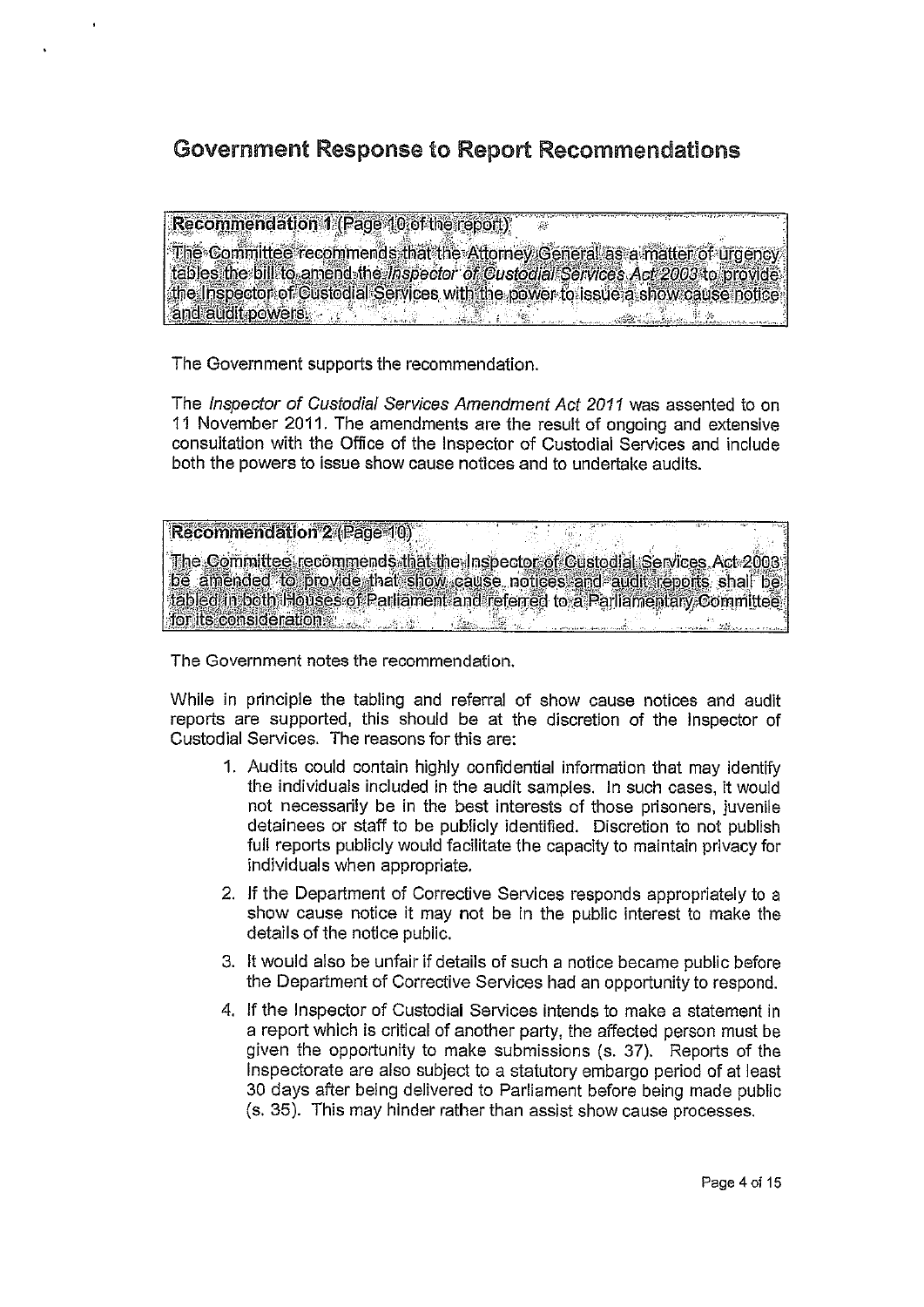- 5. The Office of the Inspector of Custodial Services already has a reporting relationship with an existing Parliamentary Committee. There is nothing to prevent that Committee from requesting the Inspector's attendance to discuss all activities, including audits and show cause notices. The opportunity for such engagement is welcomed and it would allow the Inspector appropriate discretion to manage the information contained in audits and show cause notices.
- 6. Should the Inspector determine it is in the public interest to do so, he may already make public the details of any report or notice, at his discretion.

On balance a process where the Inspector of Custodial Services can refer matters to a Committee at his or her discretion (whether through audits, show cause or general inspection reports) would be manageable and supported.

#### Recommendation 3 (Page 14)

The Committee recommends that the Minister for Police conducts a review into Western Australia Police's implementation of Coroner Recommendation 3 and tables the review in both Houses of Parliament.

The Government notes the recommendation.

WA Police implemented a review of training procedures in June 2009. The agency has processes and practices in place to ensure that police officers with the powers of a deputy registrar have an understanding of those powers and responsibilities.

The WA Police Academy Foundation Training Unit continues to maintain a high standard of instruction to Recruits and Police Auxiliary Officers in the area of bail. To ensure fundamentals are maintained, the In Service Training Unit delivers contemporary units regarding the Bail Act 1982 and bail considerations.

WA Police does not intend to conduct a further review of its training procedures in regard to bail.

 $\mathcal{L}^{\mathcal{S}}$ 

### $R$ ecommendation 4 (Page 17)

The, Committee recomniends:that:the Department of the Attorney General and Western Australia Police ensure that issues identified in the Department of the Attorney General's review of police officers undertaking the role of a deputy. register [sic] are addressed: Also, that they continue to implement procedures and practices that ensure that all police officers appointed as a deputy registrar have an drigoihg, understanding of the 'powers and fespbnsibilities of a deputy registrar

The Government supports the recommendation.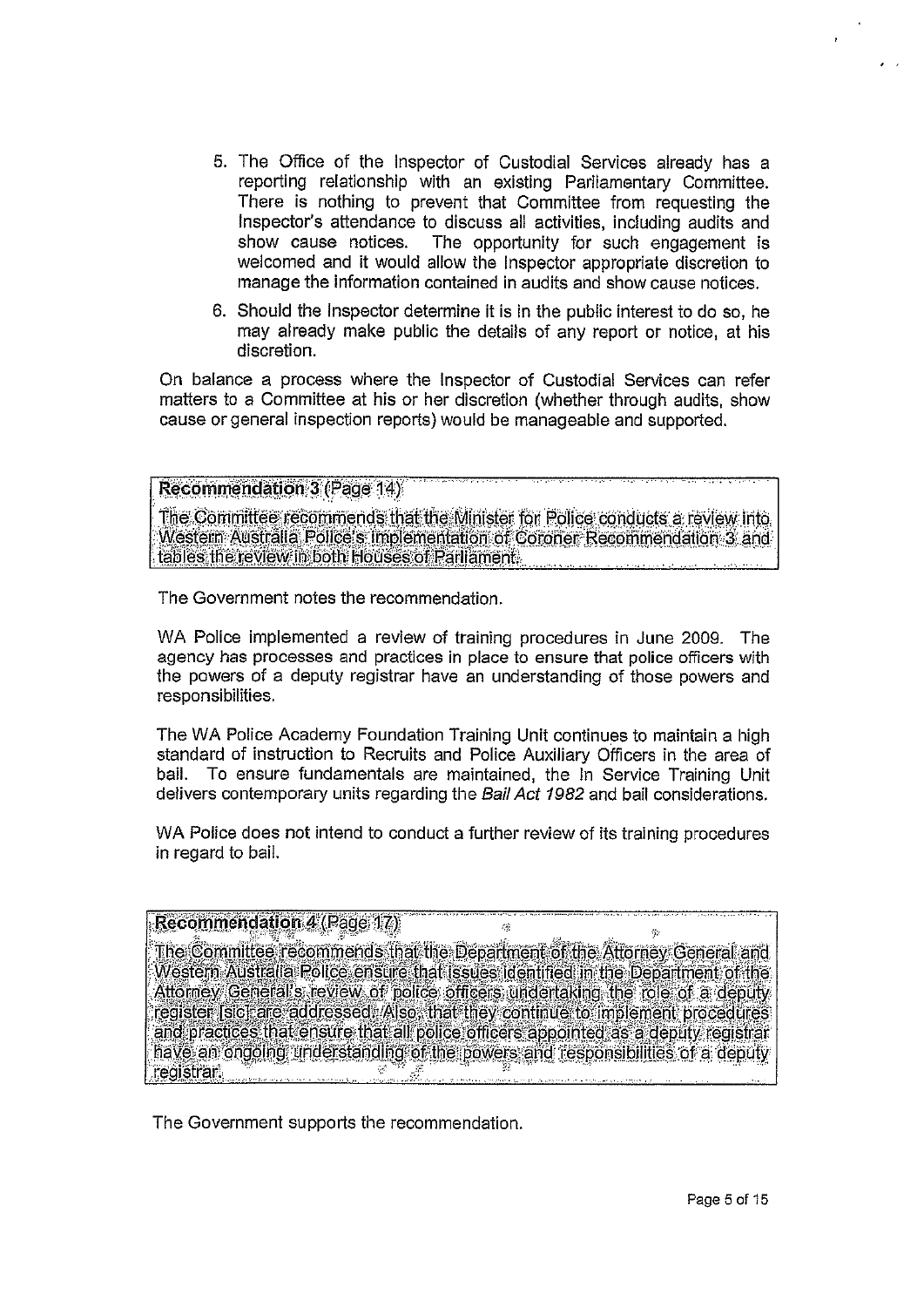The WA Police and Department of the Attorney General (DotAG) have worked together to implement changes to governance processes surrounding the appointment of police officers as deputy registrars. These changes have been designed to ensure that police officers appointed as deputy registrars have a clear understanding of their powers and responsibilities.

The following actions have been implemented:

- o the guidelines for police officers appointed as deputy registrars have been updated to clarify the powers and responsibilities of a deputy registrar;
- o there is now a requirement for an experienced registrar from the DotAG court located nearest to the appointed police officer to provide advice on the role and responsibilities of a deputy registrar. The Magistrates Court of Western Australia maintains a register of appointed police officers which includes a record of training and advice provided;
- o all police officers appointed are required to complete an acknowledgement form of their appointment to confirm they are aware of the powers and responsibilities of a deputy registrar; and
- o all current appointments have been revoked and new appointments made to stipulate the location for which the appointment is valid (previously appointments were made state-wide).

To ensure continuity of the deputy registrar function and knowledge by the officer designated to this role, WA Police have acknowledged this responsibility by including it in the "Handing Over Statement", These documents are audited during the Business Area Management Review process.

The changes to the governance processes and newly adopted procedures surrounding the appointment of police officers as deputy registrars and their training continues to be monitored by the DotAG.

## Recommendation 5 (Page-23)

If the Attorney. General determines that justices of the peace-shall retain judicial; functions (including court duties), the Committee recommends that the Attorney General-implements a two-tier justice of the peace model, separating judicial functions and administrative functions, and ensures that justices of the peace with judicial duties receive adequate training as outlined in the Coroner Recommendations 5 and 6  $\mathcal{L}_{\mathcal{L}}$ 

The Government supports the recommendation.

A two tier justice of the peace model is currently under consideration by the Government. In the interim, 386 justices of the peace who preside in courts state-wide have been identified and registered in the court's case management system. Justices of the peace who carry out court duties have received additional training and will be monitored to ensure that their skills are maintained.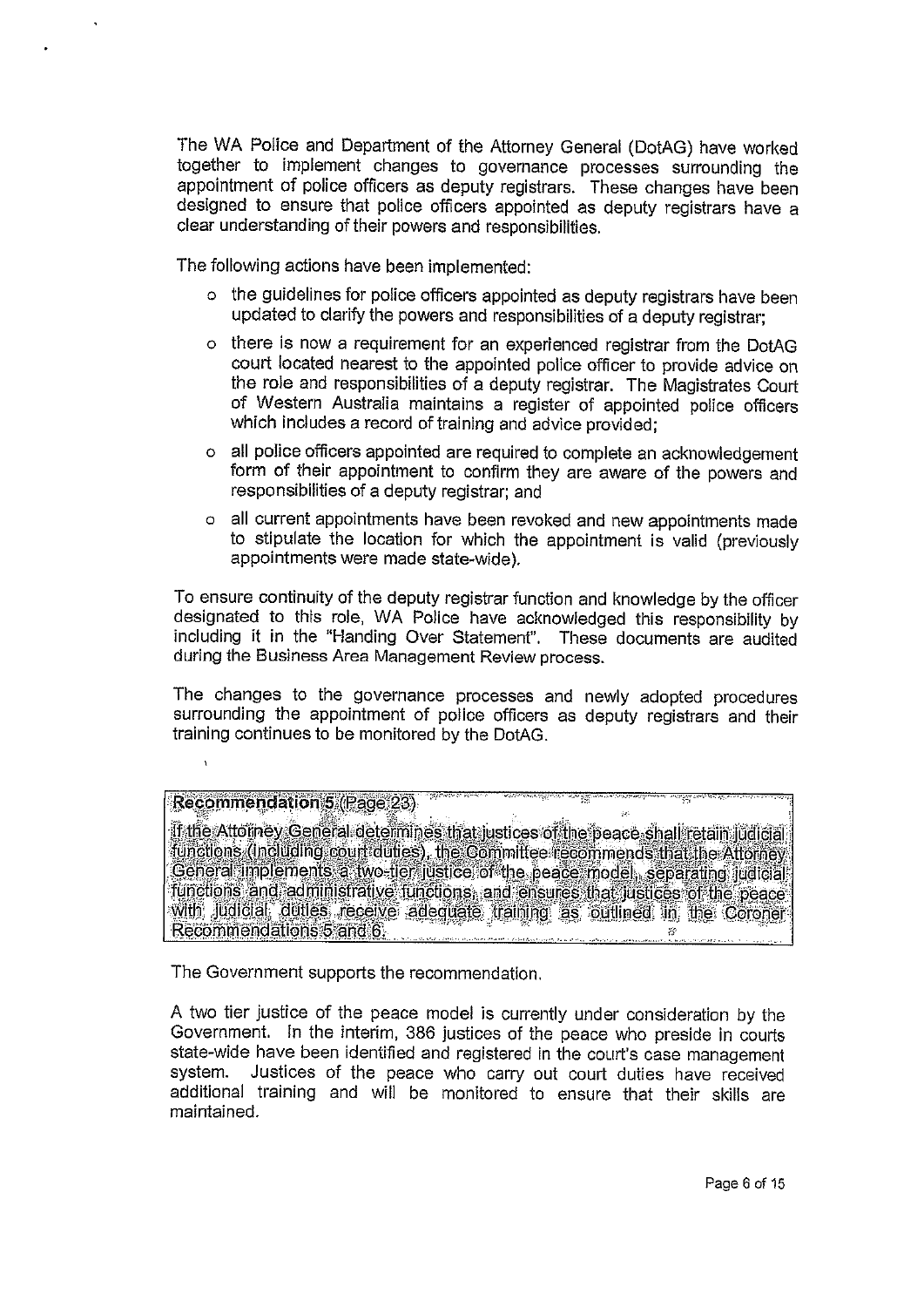Recommendation 6 (Rage 23) ą.  $\hat{M}$ If the Attorney General determines that justices of the peace shall retain judicial functions (including court duties), the Committee recommends that all justices of the peace undergo an annual audit process that assesses their skill levels and understanding of their duties and responsibilities.

The Government supports the recommendation.

The self assessment program for the Magistrate's Court was updated in March 2010 to ensure that all non-DotAG courts convened by justices of the peace (JPs) are complying with the Magistrates 'instrument of delegation'.

The Department of the Attorney General has implemented the following improvements to the operation of JPs:

- o Cultural Awareness Training cultural awareness sessions and training for JPs have been developed along with an Aboriginal Cultural Awareness DVD kit. This will be delivered at JP training seminars statewide by local Aboriginal cultural awareness services providers;
- o electronic and hardcopy justice system training modules and training calendar has been developed:
- o 386 JPs who preside in court state-wide have been identified and registered in the court's case management system. These JPs will be monitored to ensure that their skills are maintained:
- o standardised templates designed to facilitate accurate reporting and capture of training data have been developed and made available to courts state-wide:
- o a review of the JPs handbook has been undertaken and the revised handbook has been available to JPs on-line since early December 2010. In addition, 450 JPs handbooks were printed and distributed to all court locations, police courts and signing centres in mid-December 2010. All JPs were sent a disc copy of the JPs handbook in December 2010;
- o a further update of the JPs handbook is due to be released in early 2012. following the receipt of feedback on the 2010 version. Review of the handbook is an ongoing process of continuous improvement to ensure it remains current; and
- a JPs logbook has been produced and made available to JPs to record  $\Omega$ documents witnessed and to serve as a portable ready reference to witnessing procedures and other sources of information. The logbook complements the JPs handbook.

**Recommendation 7 (Page 37)** 

The Committee recommends that the Department of Corrective Services continues to engage an independent consultant to review the CSCS contractor's training on an annual basis.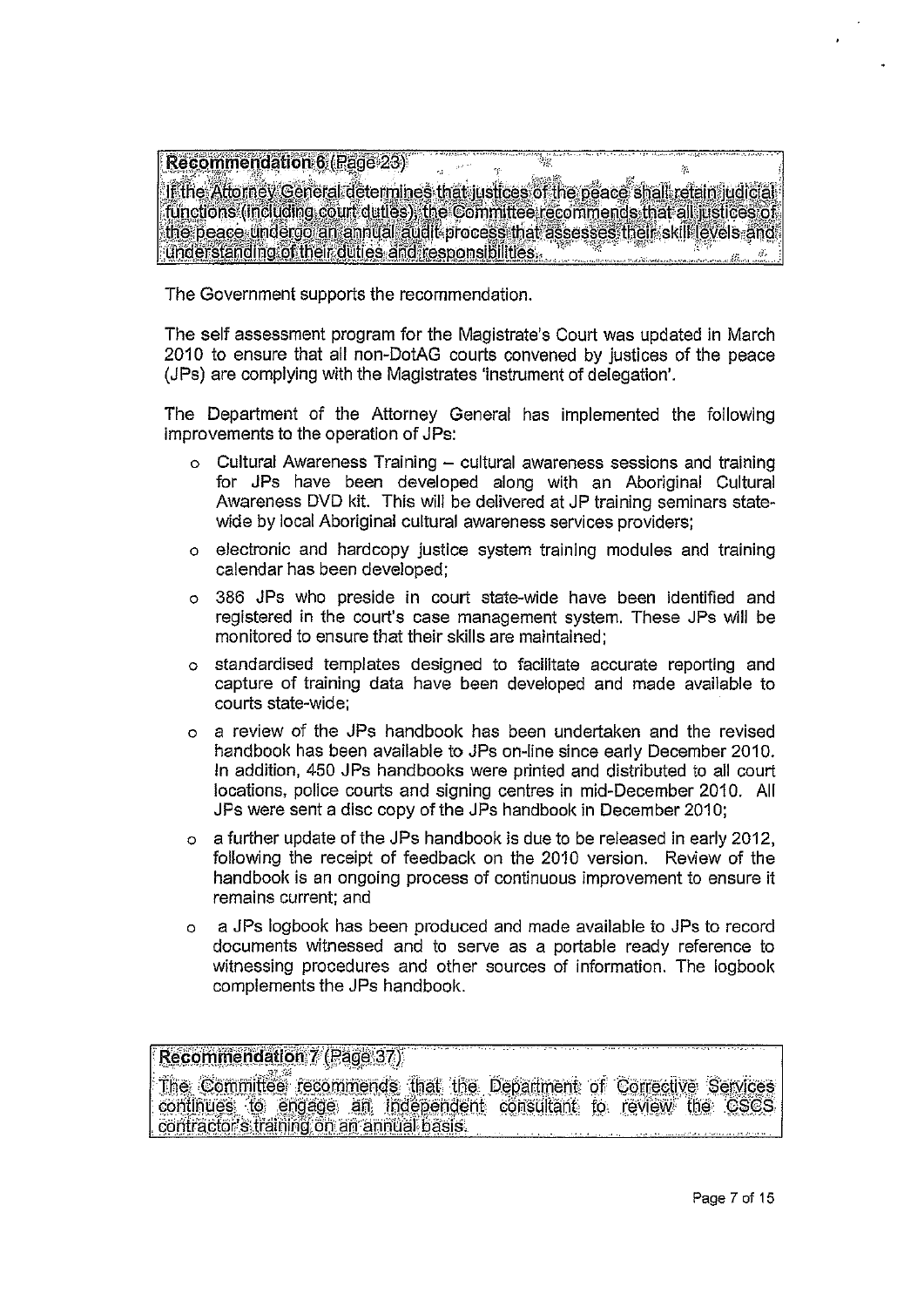The Government supports the recommendation.

An independent review of the CSCS Contractor's staff training is scheduled to be undertaken annually in accordance with sub clause 16.5.1, Periodic Reviews. in the CSCS contract which requires that:

"The Principal<sup>1</sup> may conduct a review of the operation of the Contract at reasonable intervals during the Term. If the Principal wishes to do so, it must notify the Contractor of its intention to conduct the review, the scope of the review the identity of the person who will conduct the review (who may be independent of the Parties to this Agreement) and the expected timeframe of the review."

Within the new CSCS contract there is a requirement that all contract workers are trained to a minimum level of Certificate III in Custodial Practice and that all supervisors are trained to a minimum level of Certificate IV.

**Recommendation 8 (Page 38)** 

The Committee recommends that the responsible Minister directs that the Contract for the Provision of Court Security and Custodial Services annual report fabled in Parliament each year holude details of CSCS training, which should include detail of the training provided to contractor employees, the auditing and monitoring of employees demonstrated competence, their compliance with contract training provisions and the independent consultants. review of the contractor's training.

The Government supports the recommendation.

Commencing in the 2010-11 financial year, the Contract for the Provision of Court Security and Custodial Services annual report will contain details of all training provided under the contract.

Recommendation 9 (Page 44) 平野 展 学 ng<br>B The Committee recommends that Government departments and agencies establish processes to appropriately inform family, stakeholders and the public of the progress of Government action taken to implement coronial recommendations on a regular basis.

The Government notes the recommendation.

The Law Reform Commission of Western Australia's inquiry into coronial practice will review and report on the jurisdiction and practices of the coronial system in Western Australia, including the operation of the Coroners Act 1996.

<sup>&</sup>lt;sup>1</sup> The Principal is the Commissioner of Corrective Services.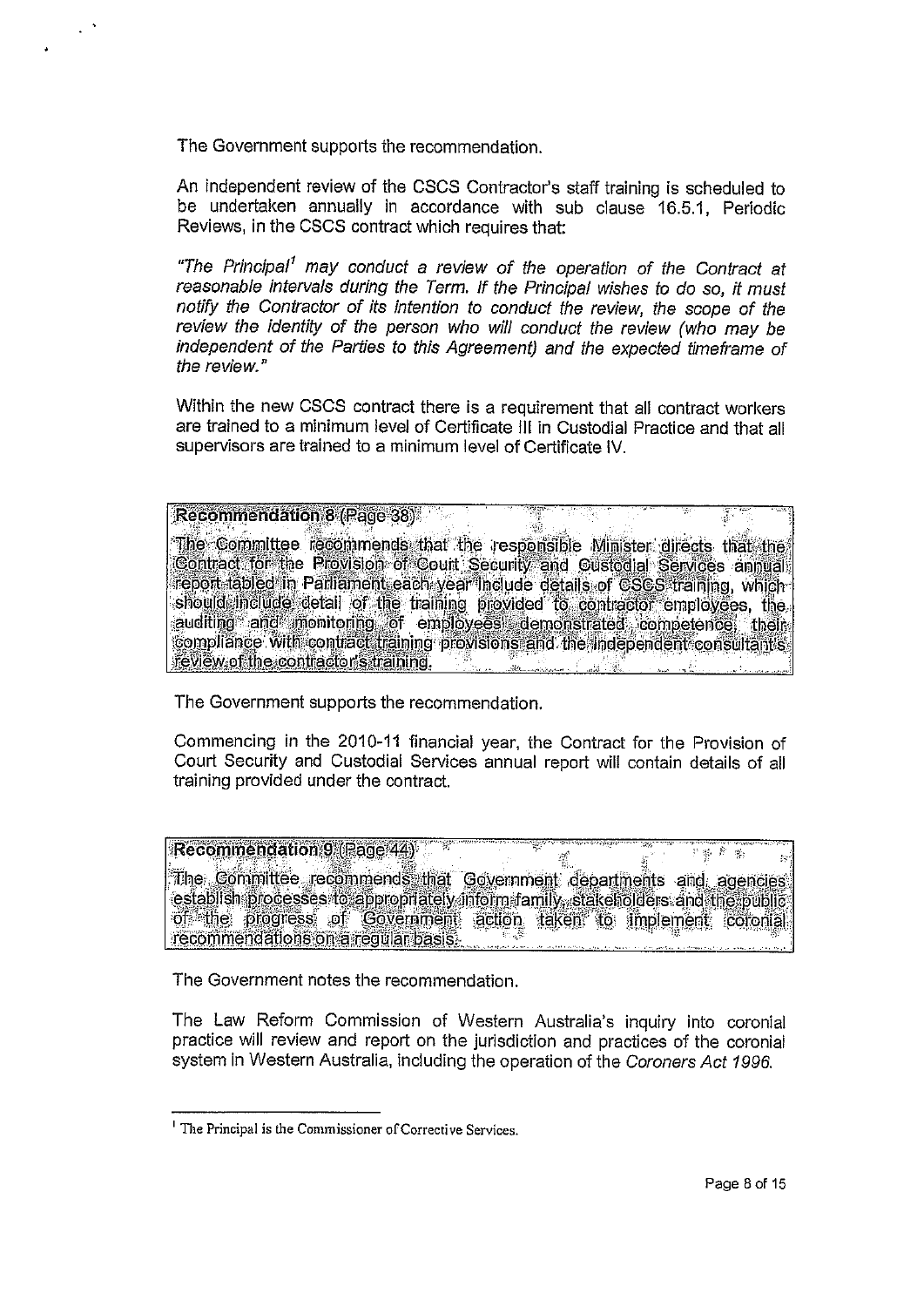The report will contain recommendations on areas where the Act can be improved as well as improvements to be made in the provision of support for the families, friends and others associated with a deceased person who is the subject of a coronial inquiry.

Once available, the report will be considered by Government.

### Recommendation 10 (Page 49)

The Committee recommends that the Minister for Corrective Services continues: to provide adequate funding-to-enable persons in custody to be transported by.<br>all air.

The Government supports the recommendation.

The Department of Corrective Services has included in the new CS&CS Contract the requirement for the Contractor to provide for air transportation. The Contractor must consider air travel under the following circumstances:

- 1. where the total road travel required in a single day is greater than eight hours;
- 2. where the road travel required on any one leg would result in a person in custody being in a vehicle for greater than four hours;
- 3. where air travel is the only means of conducting the escort due to climatic conditions;
- 4. where air travel is a more cost effective option than road travel; or
- 5. where urgency prevents the use of road travel.

## Recommendation 11 (Fade 55)

The Committee recommends, that the responsible Minister/s commit funds and resources to upgrade audio-visual conferencing facilities in custodial institutions, as well as police stations and courts, as required to enable-the-increased use of .video link fbr"court appearances

The Government supports the recommendation, subject to funding.

The Government is committed to enhancing the availability and use of video conferencing throughout Western Australia. All 31 DotAG operated sites have video conferencing facilities, that are used wherever possible to avoid transporting persons held in custody. DotAG has a video-conferencing upgrade schedule which is reviewed annually. The approved schedule of works for 2011/2012 is outlined below: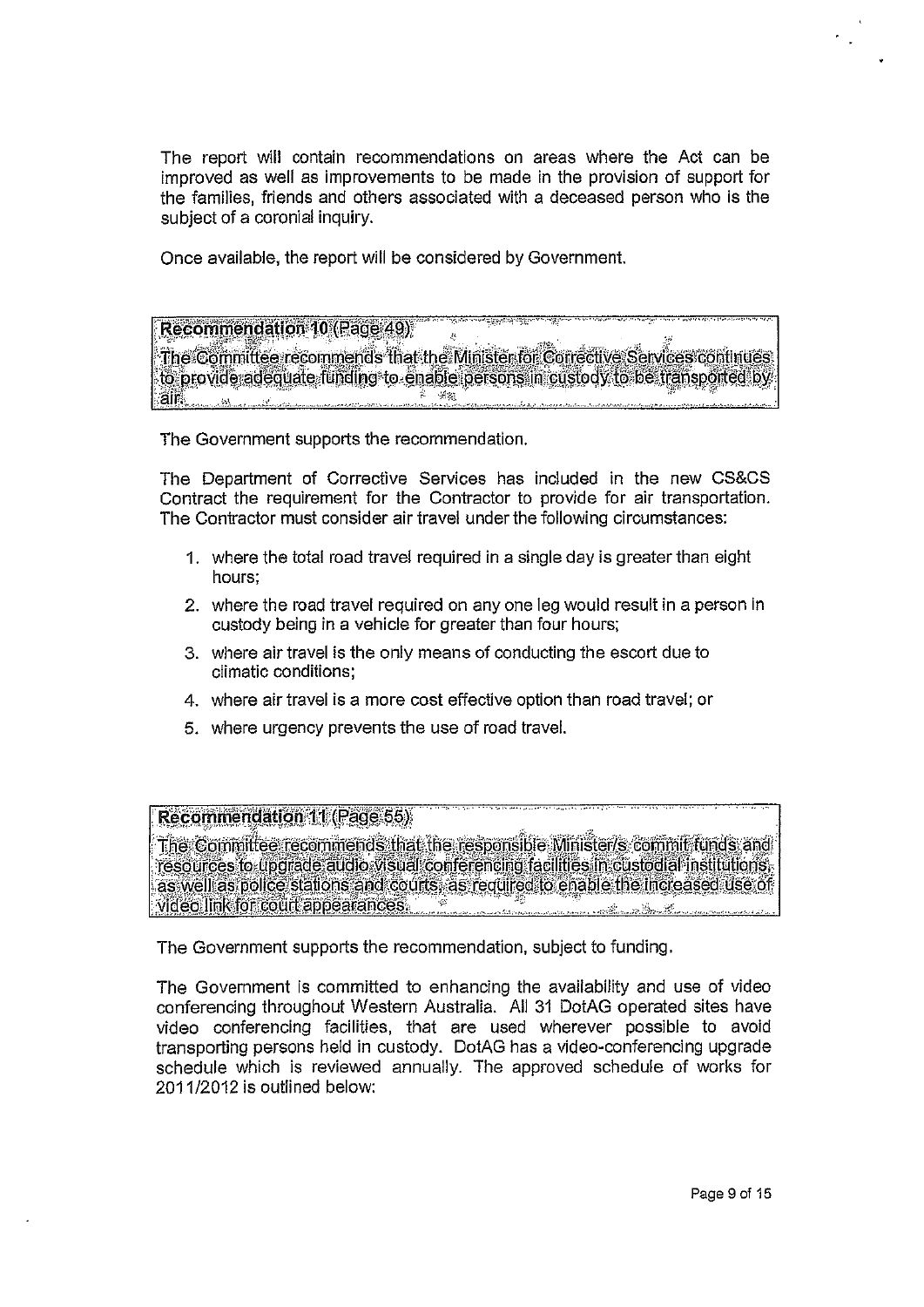| <b>Works</b>                                               | <b>Dates</b>                 |
|------------------------------------------------------------|------------------------------|
| Supreme Court AV upgrade (and potential for web streaming) | 17 Oct 2011 -<br>27 Jan 2012 |
| Commence work on transition to IP based video conferencing | Throughout<br>2011-2012      |
| Midland Court 2 upgrade                                    | 22 Oct 2011 -<br>6 Nov 2011  |
| Albany Courts 1, 2 & 3 upgrades                            | Jan/Feb 2012                 |
| Northam Court upgrade                                      | Mar/Apr 2012                 |

Funding is required to upgrade audio visual conferencing facilities and to cover the costs of the ongoing maintenance of these facilities in adult prisons, courts and police stations.

Recommendation 12 (Page 56) The Committee recommends that the Minister for Corrective Services commits funds and resources to expand and implement the use of Skype and other similar technologies in custodial institutions throughout Western Australia to enable persons in oustody to communicate with family, friends and legal counsel.

The Government supports the recommendation in principle.

The Department of Corrective Services is undertaking a trial of the use of Skype at Hakea Prison to provide an opportunity for face to face contact on a computer screen between prisoners and their families, friends and some external service providers. It is intended that a review will be undertaken of the trial.

At Acacia private prison and Banksia Hill Detention Centre, Skype is also being used for communication between prisoners and their families and legal representatives.

Funding is required to expand this option.

#### Recommendation 13 (Page 57)

 $\mathcal{G}^{-1\mathcal{G}}$ The Committee recommends that the Department of the Attorney General continues to explore options to use Skype and other similar technologies to enable persons in custody to appear in Court, particularly in regional and remote Western Australia.

The Government does not support the recommendation.

Skype is an audio-visual technology. The audio-visual technology equipment currently installed in courts state-wide, and being rolled out, is of a much higher capacity and standard than Skype. Skype runs on a public network and is not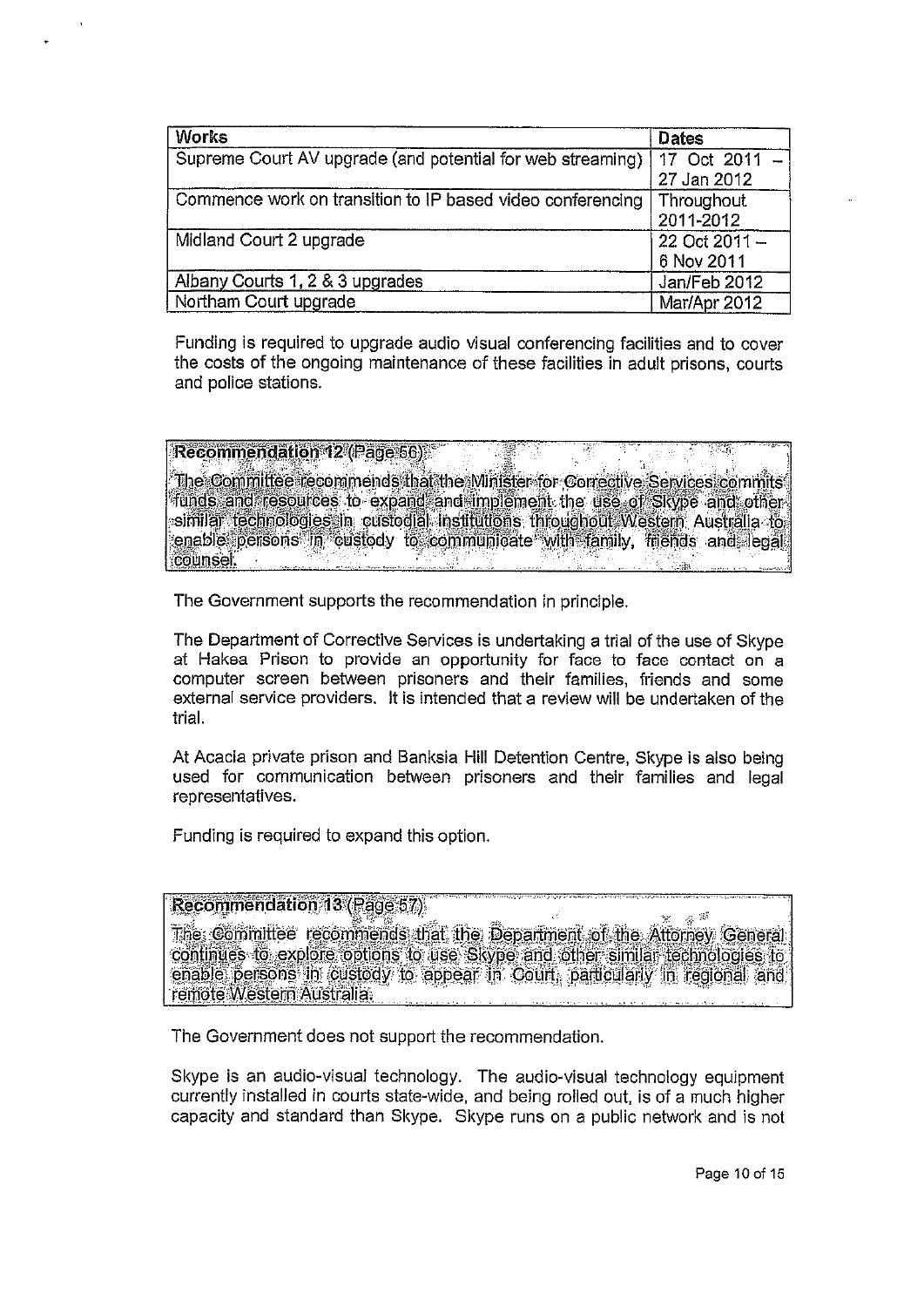Remote and regional bandwidth is not sufficient to run Skype secure. effectively and in very remote areas that rely on satellite. There is also a lag between voice and image that makes it ineffective as a means of communication for court hearings.

Recommendation 14 (Page 58) W, The Committee recommends that the Department of the Attorney General establishes infrastructure and arrangements in courts to enable legal courtsel to conduct confidential conversations with persons in custody.

The Government supports the recommendation.

The Department of the Attorney General intends to install the following facilities as courthouses are upgraded or replaced:

- 1. non contact interview rooms where legal counsel can conduct confidential conversations with persons in custody; and
- 2. a phone booth within the courtroom so that legal counsel can conduct confidential conversations during a trial with persons in custody and who are remote from the courtroom.

DotAG has included these facilities in the planned development of Broome, Carnarvon, Kalgoorlie, Karratha and Kununurra Courthouses and they will be included in future court developments for other Western Australian courts.

#### Recommendation 15 (Page 61)

 $\sim$ The Committee recommends that the Attorney General commits funding and resources to establish an extended ball service available to all persons in custody throughout Western Australia, which will enable bail to be considered by Magistrates outside standard business hours.

The Government supports the recommendation in principle.

The Department of the Attorney General has implemented an ongoing program to roll out audio visual facilities in courts across the state. Wherever possible. matters in remote areas are attended by judicial officers through the use of audio-visual facilities.

### Recommendation 16 (Page 67)

The Committee recommends that the Coroner's Act 1996 be amended to require the Government to respond to coronial recommendations within three months. The Committee recommends that the amending legislation provides that the Government response shall be tabled in both Houses of Parliament.

 $\hat{w}$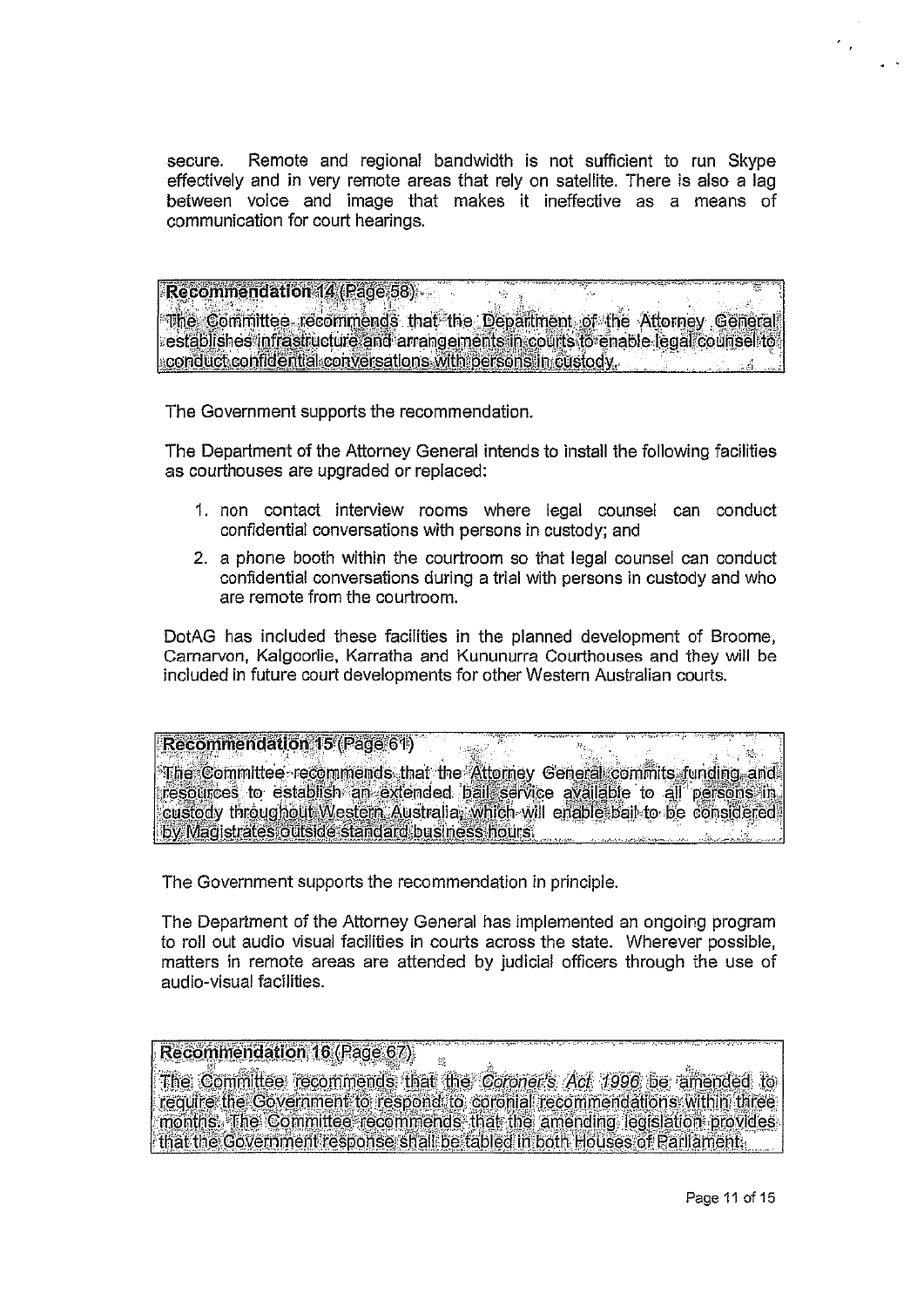The Government notes the recommendation.

The Law Reform Commission of Western Australia's inquiry into coronial practice will review and report on the jurisdiction and practices of the coronial system in Western Australia, including the operation of the Coroners Act 1996.

The report will contain recommendations on areas where the Act can be improved as well as improvements to be made in the provision of support for the families, friends and others associated with a deceased person who is the subject of a coronial inquiry.

Once available, the report will be considered by Government.

## Recommendation 17 (Page 79)

The Committee recommends that the Premier and his department coordinate the whole of Government approach to address the underlying causes of the gross misrepresentation of Aboriginal people in the criminal justice system. The Committee recommends the setting of objectives and targets that are monitored, measured against and reported to Parliament.

Y,

The Government notes the recommendation.

Government coordination occurs through the Community Services Leadership Group and the Aboriginal Affairs Coordinating Committee (AACC). The AACC will further examine the proposal to set, measure, monitor and report specific objectives and targets.

#### Recommendation 18 (Page 81).

The Committee recommends that the Department of Corrective Services develops and implements a suite of intervention programs for juveniles and young adults in custody as a matter of priority.  $\Delta \mathcal{R}^{\pm}$ 

The Government notes the recommendation.

The Department of Corrective Services currently directly provides or funds nongovernment agencies to deliver a range of programs for young people at Rangeview Remand Centre and Banksia Hill Detention Centre. These include alcohol and drug education programs, sexual health, harm minimisation, work placements, pre-employment programs and programs specifically for females.

In addition, the Department is currently working on redeveloping the Rangeview Remand Centre into a young adults facility, which will provide training, education, employment and life skills for sentenced young men aged 18-24 years.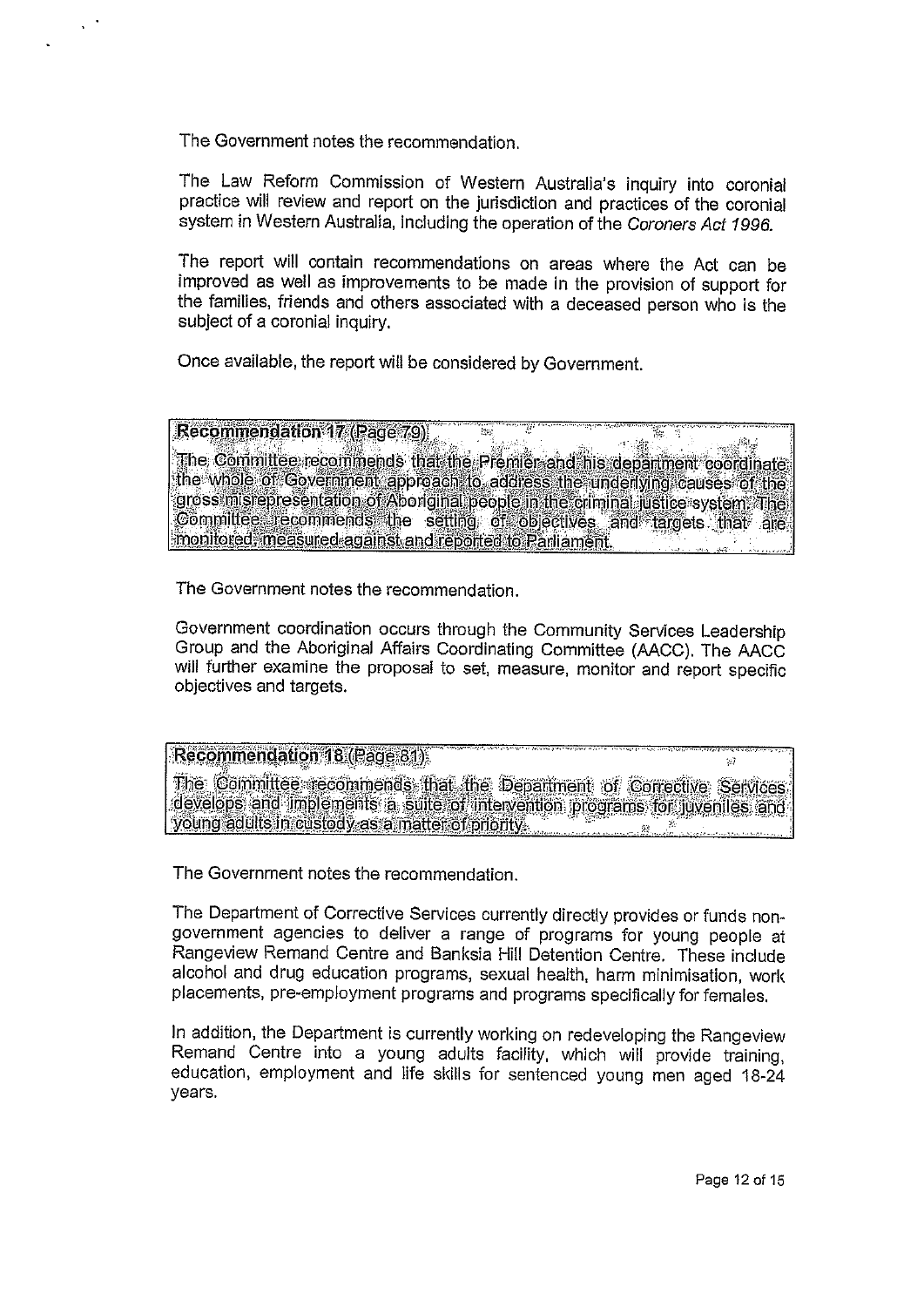Intervention programs at the new facility will include drug and alcohol counselling and education, family and domestic violence education, financial management, impulse control and positive parenting. The young adults facility is expected to be operational by mid 2012.

The Department matches offenders to programs in accordance with assessed risk, need and responsivity. Consideration of cultural learning style, gender and the age of offenders are also taken into account in terms of development, facilitation and participation in programs.

All adult offender programs are considered suitable for delivery to young adult offenders, with the exception of the Medium Intensity Violence program and the Choice, Change and Consequence program, which are only suitable for adults over the age of 20 years.

Evidence of the need for a suite of intervention programs for young adults on the basis of their age alone has not been demonstrated.

#### Recommendation 19 (Page 84)

The Committee recommends that the Government undertakes an audit to identify the programs and services that are effective in reducing Aboriginal offending and recidivism, and takes actions to ensure that effective programs 44 C. L are developed and delivered.

The Government notes the recommendation.

The provision of programs and services to reduce Aboriginal offending and recidivism requires a cross Government approach to address the causes of offending, which are embedded in issues of social disadvantage in Aboriginal communities.

The Department of Corrective Service's Clinical Governance Unit is responsible for clinical practices and interventions delivered to prisoners and community based offenders. This includes the sourcing, development and maintenance of programs.

The Department of Corrective Services continually researches and sources new programs; however, there are very few programs designed for Aboriginal offenders that have been identified as effective in reducing recidivism. Nevertheless, the Department has implemented the following strategies in an effort to reduce recidivism in Aboriginal offenders:

- o An Aboriginal drug and alcohol service has been engaged to develop an Aboriginal addendum to a well validated drug and alcohol program;
- o A general criminogenic program is being developed for regional specific Aboriginal men; and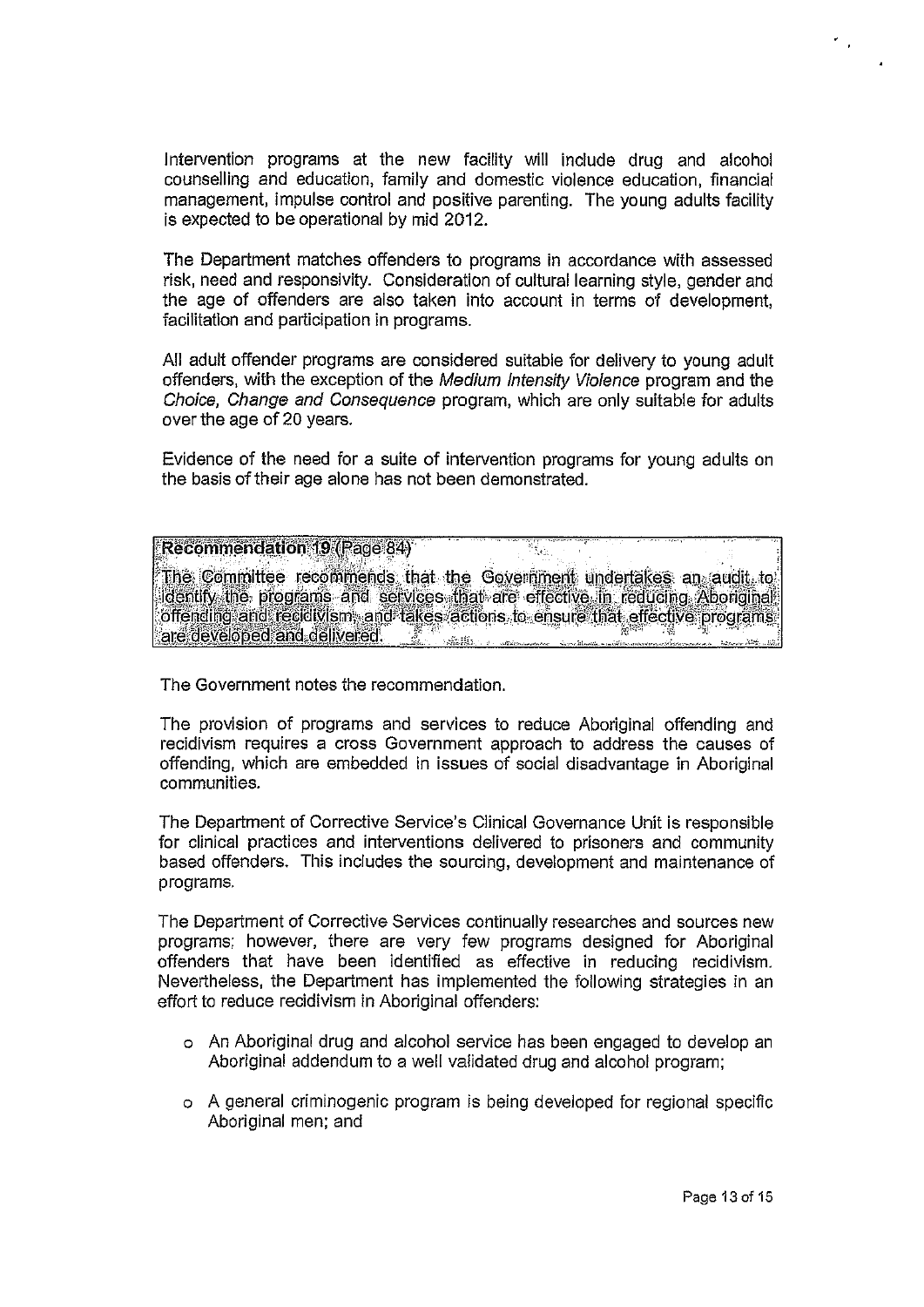A program is being developed for traditional Aboriginal men who have committed sex offences.

All medium and high intensity programs are evaluated for efficacy in terms of short and long term gains (including recidivism data).

The Department of the Attorney General collates and contributes to collections of data and information regarding programs that are effective in reducing Aboriginal offending and recidivism. Programs are developed, evaluated and modified in the general course of the Department's business.

The Department of the Attorney General has a number of programs to address the causes of crime. For example, the Aboriginal Justice Program (AJP) within DotAG has identified four key focus areas to address:

- o driver's licensing;
- o fines enforcement;
- o family and domestic violence; and
- o youth offending.

The AJP is rolling out a series of community open days, bringing together government and non-government agencies into communities in regional and remote areas, to enable people in those communities to engage with a number of agencies at a time, for transactions such as:

- o obtaining identification documents such as birth certificates;
- o making time-to-pay arrangements for fines and infringements to reinstate a suspended driver's licence;
- o obtaining a learner's permit or taking a driving test; and
- o registering with an employment network service provider.

Recommendation 20 (Page 89)

The Committee supports the principles of justice reinvestment and Tecommendsthat the Government focus their efforts on early intervention and diversionary programs and that further research be conducted, to investigate the justice reinvestment approach in Western Australia.

 $\lesssim$ 

Ä

 $\mathcal{L}$ 

The Government notes the recommendation.

Justice reinvestment is a strategy in which a state government invests money that it would otherwise use to imprison people, in local initiatives promoting better social conditions (health, housing, employment, education) to address the underlying causes of crime. The savings are not only spent to improve services for offenders, but are used to benefit the whole community. It gives local rather than central government the power to decide how money should best be spent